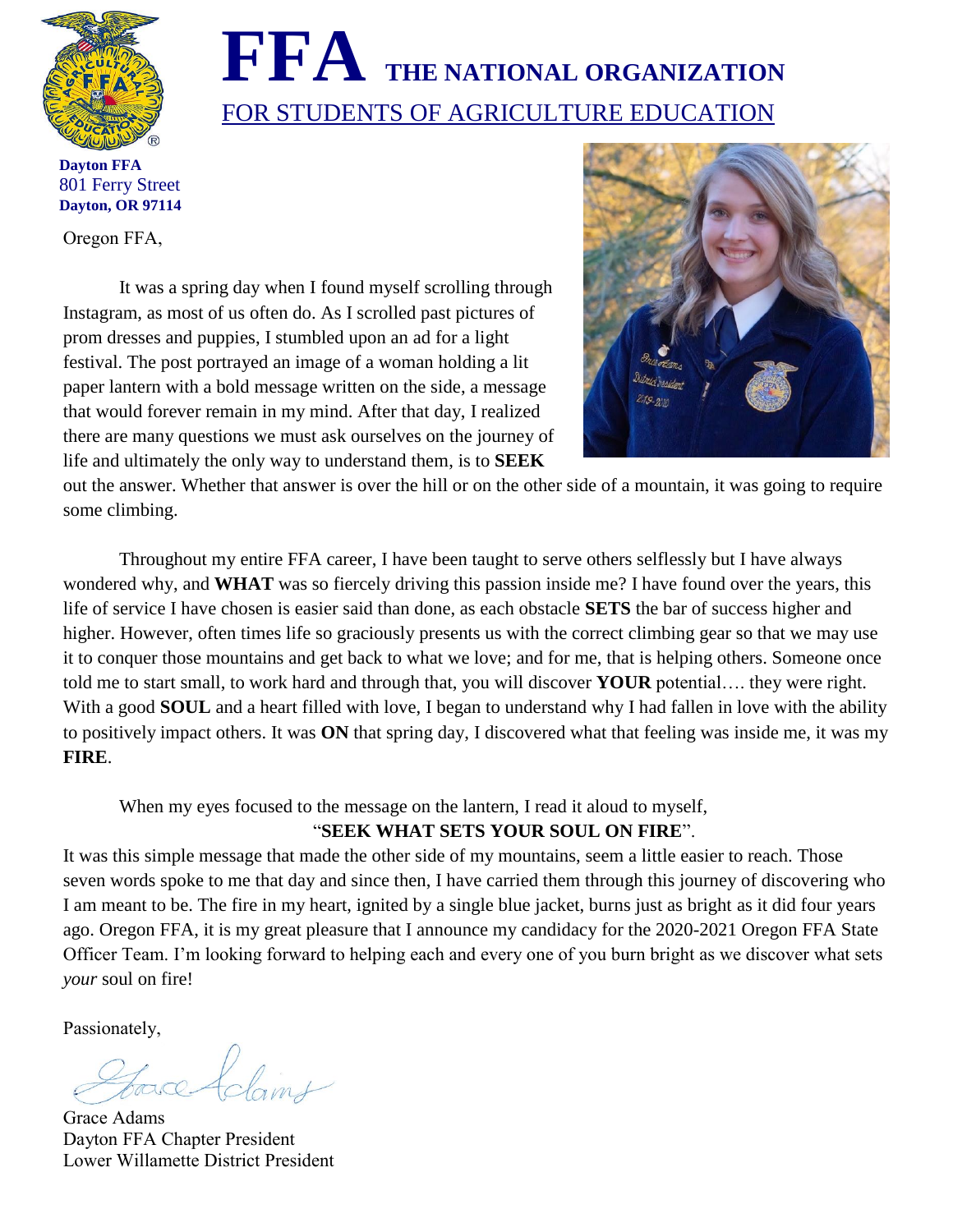## *FFA Events & Other Activities*

**Freshman Year, 16-17 Sophomore Year, 17-18 Junior Year, 18-19 Senior Year, 19-20 FFA** *Degree:* Greenhand

*Degree:* Chapter *Office:* Jr. President

- Star Greenhand Degree
- Creed Speaking
- Food Science CDE
- Beginning Ag Sales CDE
- Beginning Pali Pro CDE
- Livestock Judging
- Soils Evaluation
- Crops CDE
- Greenhand Dessert
- Chapter Awards Dessert
- Alumni Auction
- Master Gardeners Plant Sale
- Christmas Wreath Sales
- FFA Week
- Jr. High Assembly
- Agstravaganza
- Chapter Christmas Party
- Easter Egg Hunt
- Chicken BBQ
- Pre-Fair Clinic
- Yamhill County Fair
- District Convention
- District Leadership Camp
- District Volleyball
- District Knowledge
- **State Convention**
- State Knowledge
- **State Talent Competition**
- 89th National Convention & Expo
- Food For All
- Market Hog Exhibitor
- Premier Rabbit Exhibitor

### **School/Community:**

- Freshman Class President
- May Day Princess
- Homecoming Committee
- Winter Week Committee
- May Day Committee
- JV Volleyball
- Honor Roll
- 4-H Club Officer
- Yamhill County 4-H Ambassador
- **FFA**
- Star Chapter Degree
- Sophomore Public Speaking
- Ag Sales CDE
- Adv. Parli Pro CDE
- Nursery Landscape CDE
- Floriculture CDE
- Soils Evaluation
- Greenhand Dessert
- Chapter Awards Dessert
- Alumni Auction
- Master Gardeners Plant Sale
- Christmas Wreath Sales
- FFA Week
- Chapter Peach Sales
- Jr. High Assembly
- Agstravaganza
- Chapter Christmas party
- Staff Appreciation Lunch
- Easter Egg Hunt
- Chicken BBQ
- Pre-Fair Clinic
- Yamhill County Fair
- Reserve Champion FFA Hog Exhibitor, Yamhill County Fair
- Chapter Pancake Breakfast
- District Convention
- District Leadership
- Conference
- State Convention
- State Talent Competition - 90th National Convention &
- Expo
- Oregon State Fair - OSF Sweeping Crew
- Food For All
- 
- Small Animal Mastershowman

### **School/Community:**

- Dayton Nature Trail Clean-Up
- DHS Choir
- Yamhill County 4-H Ambassador
	- School Leadership Award
- Innovate Dayton
- Communications Team

## **FFA**

**FFA** *Offices:* Chapter President, Lower Willa. District President

- Soils Evaluation CDE Ag Sales CDE Greenhand Dessert - Christmas Wreath Sales - Chapter Peach Sales Chapter Christmas Party

- State Officer Party - Officer Retreat

Meeting - Agstravaganza

**Staff Appreciation Lunch** - Chapter Pancake Breakfast - Welcome Back Chapter

Lower Willamette District

- Food For All Ambassador - 92nd National FFA Convention & Expo

**School/Community:**

- Honor Roll

Award

Committee - Cheer Captain

Student Council President - Homecoming Queen

- National Honor Society - Spirit of the Community

- SAFE Senior Night Student

- Canned Food Drive Committee Chair

Leadership Camp State Officer Canidate Training Session 2019 Washington Leadership Conference - District Greenhand Conference Facilitator - State Executive Meetings **Communications** Proficiency

*Degree:* State *Offices:* Chapter President

- Ag Sales CDE
- Adv. Parli Pro CDE
- Nursery Landscape CDE
- Crops CDE
- Soils Evaluation
- Greenhand Dessert
- Master Gardeners Sale
- Christmas Wreath Sales

**Staff Appreciation Lunch** Junior High Assembly District Volleyball - District Convention Oregon District Officer

- Chapter Peach Sales - Chapter Pancake

Breakfast - FFA Week - Jr. High Assembly Easter Egg Hunt - Chicken BBQ - Agstravaganza

Training

County Fair Citizenship Award, Yamhill County Fair - Food For All Ambassador

- Small Animal Mastershowman

**School/Community:** - Prom Committee Class of '69 Class Reunion Committee

- Honor Roll DHS Choir - Dayton Nature Trail

Clean-Up - Innovate Dayton - Lemelson-MIT Innovate

2018 Team

Lower Willamette Leadership Conference **State Convention State Convention** Delegate - 91th National FFA Convention & Expo Steer Exhibitor, Yamhill